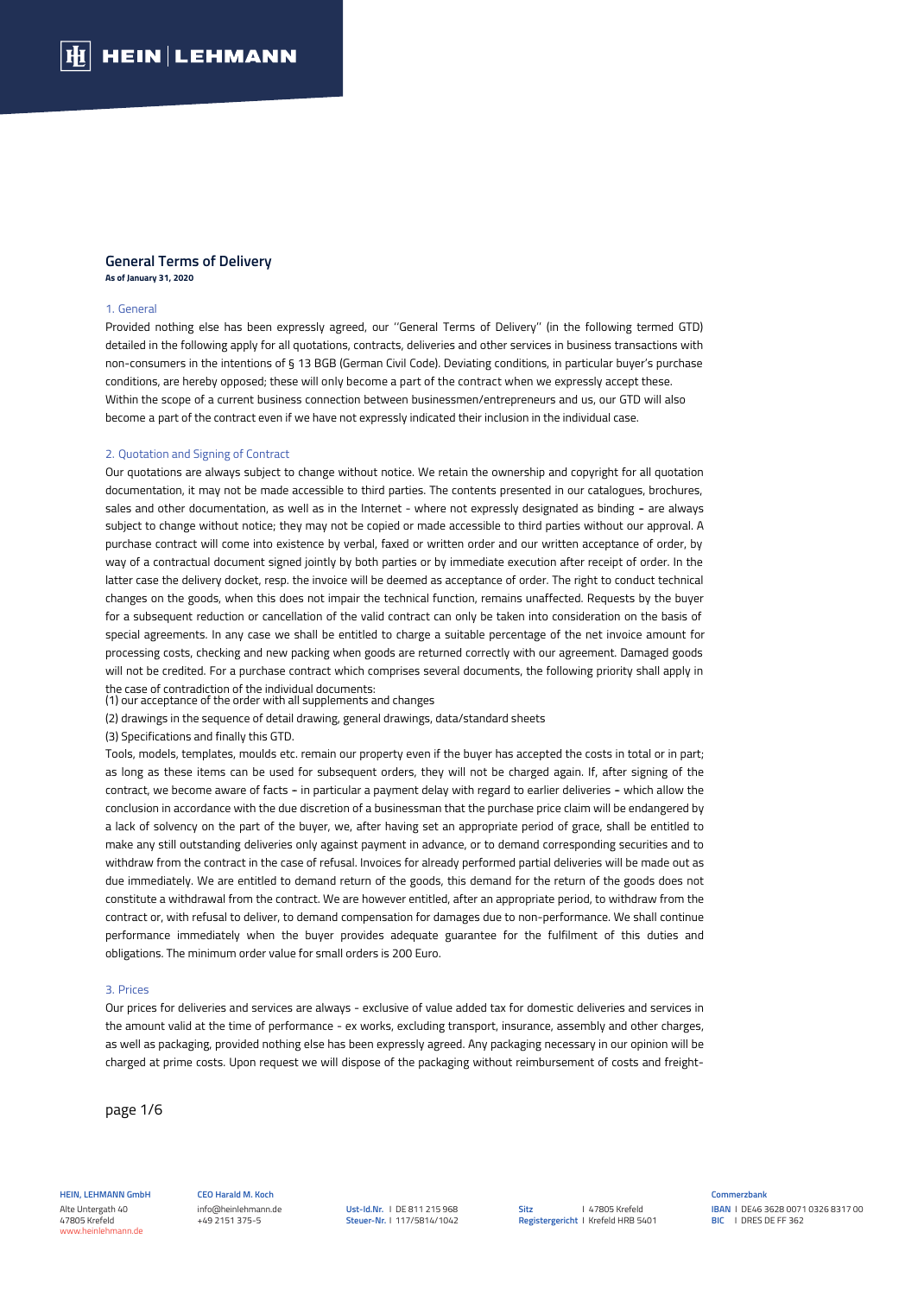free return delivery. All taxes, charges and other fees incurred outside of the Federal Republic of Germany will be at the expense of the buyer. Charges or the increase of already existing charges, which are introduced as a result of government measures and which concern the manufacture or delivery of the goods and increase their costs, can be added to the agreed purchase price in the full amount. If a significant change to major cost factors, such as in particular the costs for wages, pre-material or freight, occurs during a delivery period of more than four months between the signing of the contract and the delivery date, the agreed price may be adjusted in an appropriate scope and corresponding with the influence of the major cost factors. We will supply the documents required to check the appropriateness. If, in the case of foreign-country transactions, the goods remain inland or if there is no evidence provided about the export, we are entitled to a subsequent charge of the value added tax in the currently valid amount and other costs.

### 4. Delivery

The delivery times and schedules specified by us are to be regarded as approximate only, if a binding and express assurance has not been made. Moreover, they apply only under the prerequisite of an on-time clarification of all details of the contract and on-time fulfilment of all of buyer's obligations. The delivery period is deemed to have been met when the goods have been completed, resp. have been reported as finished. Part deliveries are permissible in a reasonable scope; we will inform the buyer about this immediately. The delivery time will be extended appropriately when unforeseen circumstances occur, which concern our sub-suppliers or us and which we were unable to avert with the due care applicable to the circumstances of the case, and which have a significant influence on our obligations. These include, in particular, war, official interventions, operating disturbances, work disputes and delays in the delivery of operating materials or pre-materials. This also applies, when these circumstance occur with our suppliers and their sub-suppliers. We will inform the buyer as soon as possible about the start and end of such hindrances. We are liable for on-time delivery only in as far as it is our own fault and that of our vicarious agents, not however for the fault of our presuppliers as these are not our vicarious agents. We are however obliged, upon demand, to assign to the buyer any claims we are entitled to against the pre-supplier. In the case of an impossible or unreasonable delivery, we are entitled to withdraw from the contract. A liability for damages exists only under the prerequisites stated in clause 10, General limitations of liability. In the case of an extension of the delivery period of more than four months the buyer will be entitled to withdraw from the contract for the non-performed part of the contract, when it is unreasonable that he continues with the contract. The buyer must set us an appropriate period of grace in writing, with the indication that he will refuse acceptance of the goods after the fruitless expiry of the period of grace. The right to withdraw however only covers the non-fulfilled portion of the contract, when the performed part service is of use to the buyer. A liability for damages exists only under the prerequisites stated in clause 10, General limitations of liability. If the delivery is delayed for a reason which is the responsibility of the buyer, we shall be entitled to store the goods at the costs and risk of the buyer at our discretion and to undertake all measure for the maintenance of the goods at our discretion.

#### 5. Dispatch, Transfer of Risk

Dispatch route and form of dispatch are subject to our choice, if the buyer has not issued corresponding instructions. The risk will pass over to the buyer as soon as the goods have left our works, even if freightfree delivery has been agreed. If provisions of Incoterms have become a part of the contract, these shall apply with priority. Insignificant faults do not entitle the buyer to refuse acceptance of the goods.

page 2/6

**HEIN, LEHMANN GmbH** Alte Untergath 40 47805 Krefeld www.heinlehmann.de

**CEO Harald M. Koch**  info@heinlehmann.de +49 2151 375-5

**Ust-Id.Nr.** I DE 811 215 968 **Steuer-Nr.** I 117/5814/1042 **Sitz Registergericht** I Krefeld HRB 5401 I 47805 Krefeld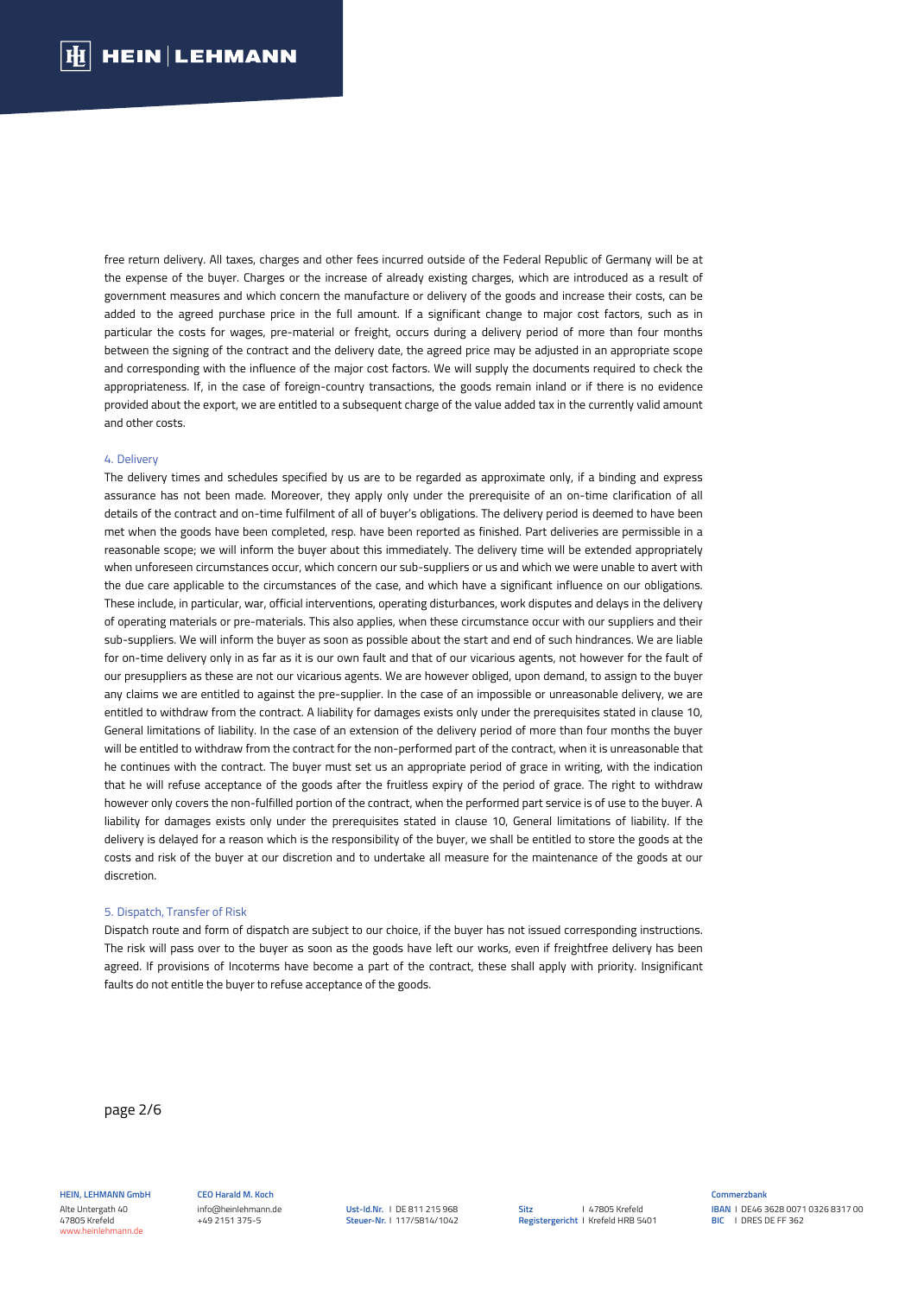### 6. Acceptance Inspection

If the contract prescribes an acceptance prior to the dispatch of the goods, we will inform about the date on time. If the buyer culpably misses the acceptance date, the goods will be deemed accepted. Insignificant faults do not entitle the buyer to refuse acceptance of the goods. All material and personal costs of the vendor will be borne by the vendor, all material and personal cost of the buyer or his agents will be borne by the buyer. The buyer and vendor will agree on separate agreements at the time of signing the contract for acceptances at the site of use. A report is to be prepared on the last day of the acceptance, which must be signed by the parties. These provisions also apply for the case of inspections.

### 7. Payments

Payments are due, if nothing other has been expressly agreed, within 30 days from the invoice date, net, to one of our bank accounts. Where we have notified the readiness for dispatch of the goods, and this is not prior to the contractually agreed dates, we are entitled to present our accounts. Invoices for assembly work are to be paid immediately, net; we do not accept any deduction tax in accordance with § 48 EStG (Income tax act), where required we will provide our buyer with an exemption certificate. The buyer waives raising of a lien on goods, both from current contract and earlier or other business, even if he rejects the delivery item. The retention of payments because of, or the set-off with counter- claims by the buyer are only permissible when these counter-claims are undisputed. We accept discountable bills of exchange as payment only after corresponding agreement. Credits for bills of exchange and cheques will be made with proviso of receipt, less charges with value of the day on which we can dispose of the value. Claims will be due immediately, independent of the running period of any accepted and credited bills of exchange, when the payment conditions are not adhered to or facts become known, which allow the conclusion that our purchase price claims will be endangered by a lack of solvency on the part of the buyer. The legal regulations will apply with payment delay. Any agreed discounts will not be granted when the buyer is in default of payment of earlier deliveries. If the buyer is in default of payment, or he does not redeem a bill of exchange upon maturity, we are, after prior dunning, entitled to take the goods back, where necessary enter the buyer's premises and remove the goods. The retrieval does not constitute a withdrawal from the contract. We are however entitled to withdraw from the contract after and appropriate period of grace or, with refusal of delivery, to demand compensation due to non-performance. If the goods however, were delivered within the scope of an individual contract without current business relations, we agree to withdraw from the contract first; we can however in any case prohibit the removal of the delivered goods. In these cases we shall be entitled to make further deliveries dependent on advance payments, or the provision of corresponding securities. The buyer can however avert these as well as other stated legal effects, by security provisions in the amount of the endangered payment claims. A payment refusal or retention is excluded when the buyer was aware of a fault or any other reason for objection upon signing of the contract. This also applies when the fault remained unknown to him due to gross negligence, except when we maliciously kept silent about the fault or other reason for objection, or have accepted a guarantee for the properties of the item. Moreover, the payment may only be retained in an appropriate scope in the case of faults or other reasons for objection. In the case of a dispute, an expert nominated by the Chamber of Industry and Commerce located at the buyer's headquarters will decide about the amount. This expert shall also decide about the distribution of the costs of his involvement at his own discretion. In the case of default of payment, we shall be entitled to bill interest in the amount of 8% above the base interest rate published by the Deutsche Bundesbank (Federal Reserve Bank); higher default interest may also be claimed against corresponding proof.

## 8. Retention of title

We retain the right of ownership of the deliveries and services until the full payment of the purchase price. With goods, which the buyer orders within the scope of current business relations, we retain ownership until all of our claims

page 3/6

**HEIN, LEHMANN GmbH** Alte Untergath 40 47805 Krefeld www.heinlehmann.de

**CEO Harald M. Koch**  info@heinlehmann.de +49 2151 375-5

**Ust-Id.Nr.** I DE 811 215 968 **Steuer-Nr.** I 117/5814/1042 **Sitz Registergericht** I Krefeld HRB 5401 I 47805 Krefeld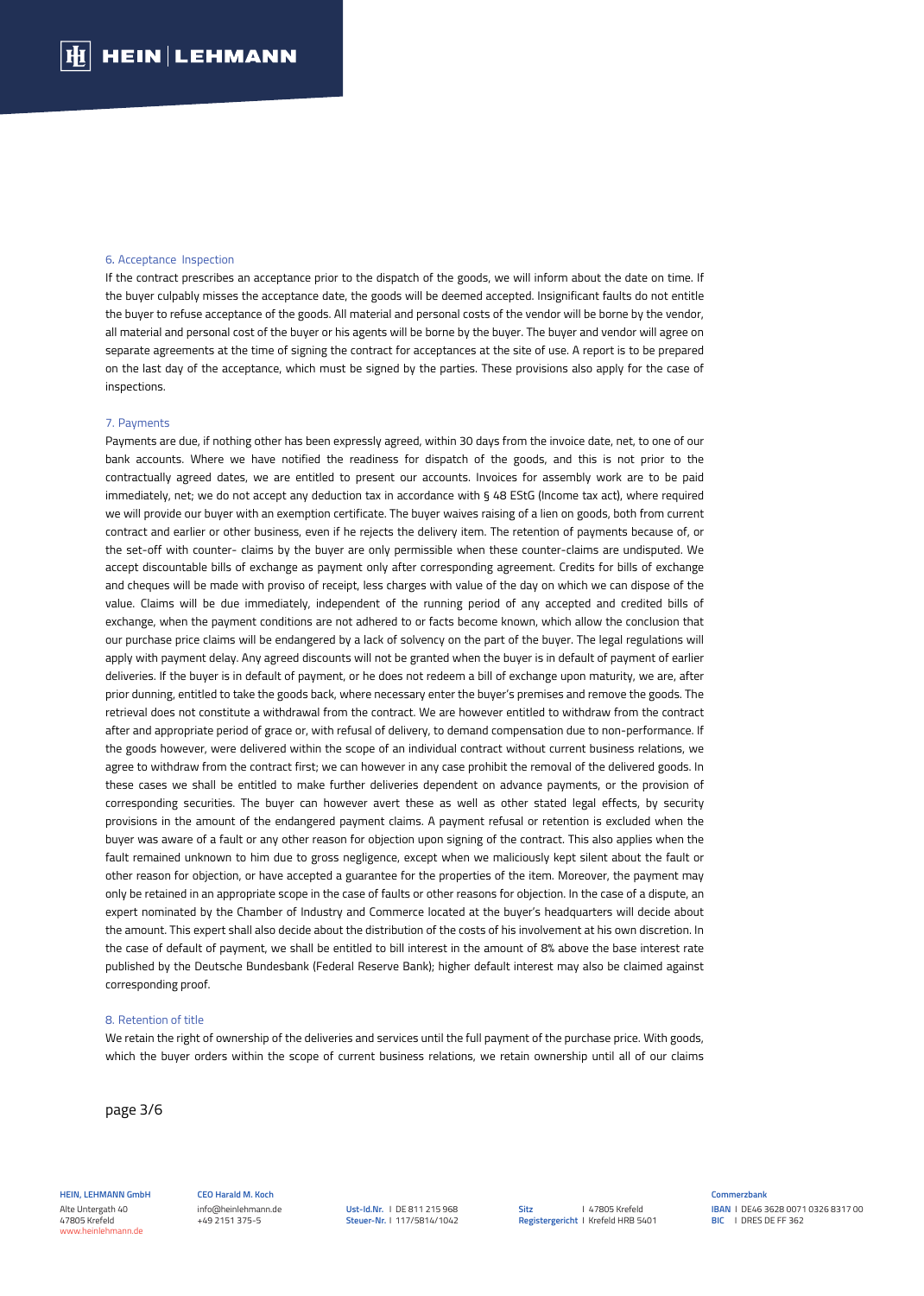against the buyer from the business relations - including from contracts signed simultaneously or at a later date, including the future claims - have been settled. This also applies when our individual, or all, claims have been taken up into one invoice and the balance has been struck and accepted; the retained title applies as security for the balance claim. If a bill of exchange is accepted as payment of the purchase price by the buyer, the retention of title will not expire prior to the redemption of the bill of exchange by the buyer as the payer. Our property is to be marked as such and stored separately from the buyer's material and it is to be adequately insured against loss and damages. Upon request, he must provide proof of this by presenting the insurance policy. For the case of damage the buyer hereby transfers to us the claim against the insurance company in the amount of the invoice value of the goods delivered by us. As long as a claim secured by retention of title exists we are entitled to demand information from the buyer at any time as to which goods delivered under retention of title are still in his possession, where these are located and to inspect these. If we claim hand-over, the buyer here and now will allow us to take over the goods without resorting to the courts; where necessary, this includes the right to access the factory and other localities of the buyer. If the goods under reservation are manufactured into a new, moveable item, the processing will be done in our name, without this obliging us; the new item will become our property. When processing, in combination with goods, which are not our property, we will acquire co-ownership of the new item in the ratio of the value of the retention goods to the other goods at the time of the processing and the processing value. The buyer may sell our property only within the customary business transactions, he is entitled to further processing and other use of the goods under reservation only when the claims from the further use of the goods under reservation are transferred to us with all subsidiary rights. The buyer is not entitled to other dispositions of the goods under reservation, in particular not to pawn these or assign security. If the goods under reservation are combined, mixed or united with goods which do not belong to us in accordance with §§ 947,948 BGB (German Civil Code), we will become co-owner corresponding with the legal regulations. If the buyer acquires sole ownership through combination, mixing or uniting, he will here and now transfer co-ownership to us in the ratio of the value of the goods under reservation to the other goods at the time of the combination, mixing or uniting. In these cases, the buyer must store the items which are in our ownership or coownership and which also apply as goods under reservation in the intentions of the afore stated provisions, free of charge. If goods under reservation are sold on their own or together with goods which are not our property, the buyer will here and now, i.e. at the time of signing the contract, transfer to us the claims arising from the sale in the amount of the value of the goods under reservation with a security surcharge of 20% with all subsidiary rights and ranking ahead of the rest; we accept the assignment. The value of the goods under reservation is the amount of our invoice. If we are co-owners of the sold goods under reservation, the assignment of the claim also covers the amount which corresponds with our pro rata value in the co-ownership. With the proviso of recall, the buyer is authorised to call in the claim transferred to us. We will not make use of our own right to call in as long as the buyer meets his payment obligations. Upon request he must however nominate the debtors of the transferred claims to us, and to indicate to these the transfer; in parallel, we are also empowered to then indicate the transfer to the debtors ourselves. The buyer will be allowed to assign by means of real factoring only with the prerequisite, that this is notified to us with nomination of the factoring bank and the buyer's accounts held there and that the factoring profit exceeds the value of our secured claims. Our claim will be due immediately upon the credit of the factoring profit. The buyer must immediately inform us of any third-party foreclosure measures or other infringements of the goods under reservation, rights or the transferred claims, and hand over the relevant documentation; the costs of interventions will be at the expense of the buyer. With the discontinuance of payments and/or the filing of insolvency proceedings the right to sell, to use or install the goods under reservation or the authority to call in the assigned claims will expire; the authority to call in will also expire with a cheque or bill of exchange protest. This does not apply to the rights of the insolvency administrator. If the value of the granted securities exceeds the claims (where applicable, reduced by down payments or part payments) by more than 20%, we are obliged to conduct a re-transfer or release at our choice. With the payment of all our claims from the business relations, the title in the goods under reservation and the transferred

page 4/6

**HEIN, LEHMANN GmbH** Alte Untergath 40 47805 Krefeld www.heinlehmann.de

#### **CEO Harald M. Koch**  info@heinlehmann.de +49 2151 375-5

**Ust-Id.Nr.** I DE 811 215 968 **Steuer-Nr.** I 117/5814/1042 **Sitz Registergericht** I Krefeld HRB 5401 I 47805 Krefeld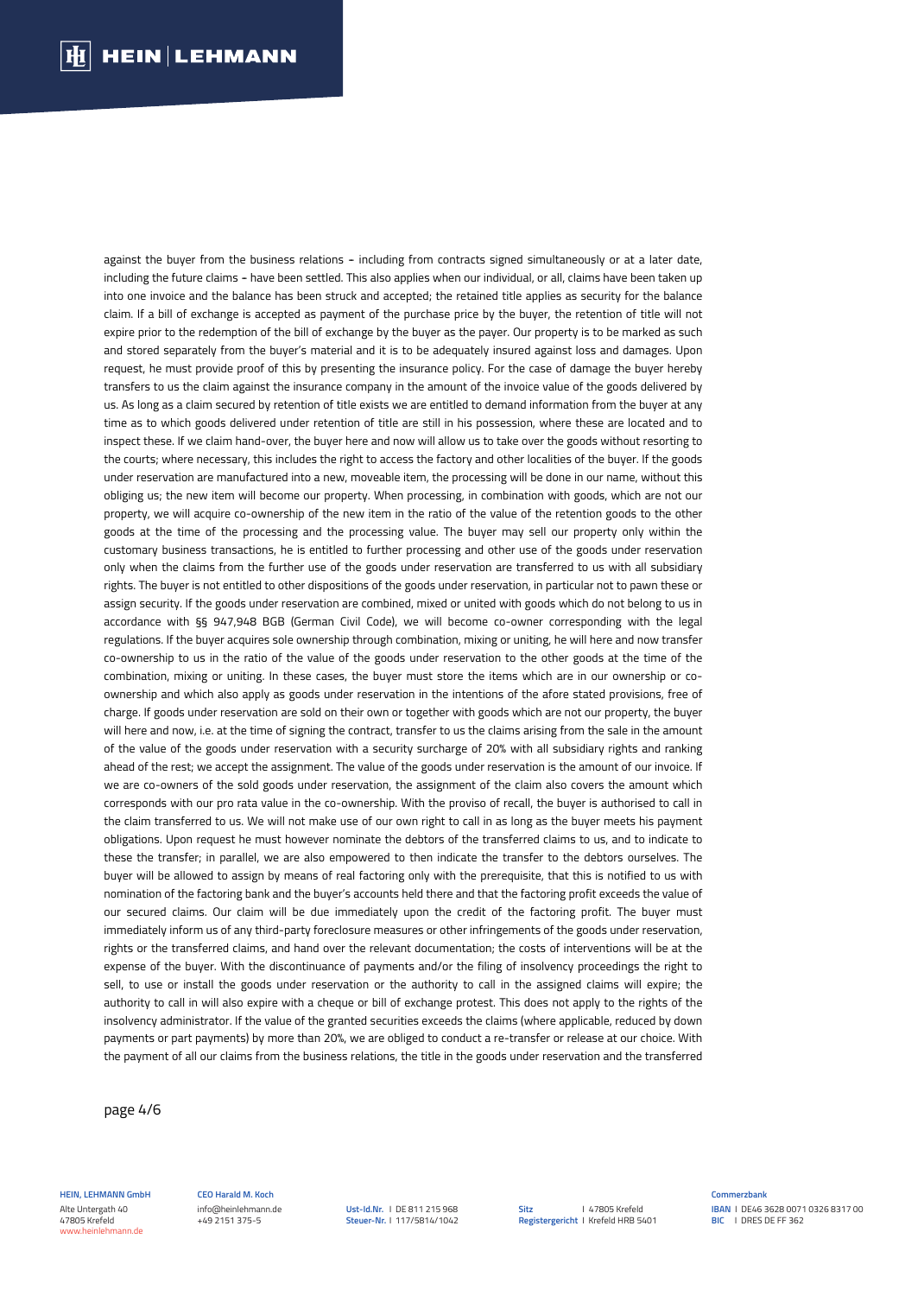claims pass over to the buyer. Where the validity of the retention of title is tied to special prerequisites outside of the Federal Republic of Germany, or there is no such immediately effective right for us, the buyer must ensure that we are guaranteed such a retention, or alternative security. The buyer must provide all cooperation activities which are necessary to secure the retention of title. For the remainder, German law must be taken into consideration as supplement and as far as is possible.

## 9. Warranty

The warranty obligations start with the acceptance, the notification of readiness for dispatch resp. if such a notification is not made, with the day of dispatch. A fault in the intentions of § 434 BGB can only be one according to own discretion not insignificant deviation of the delivery, resp. the service with regard to its condition or usibility for the contractually agreed purpose, provided contractual agreements were made for these points, and we guarantee for these faults only in accordance with the following provision. Warranty will not be accepted for damages which are caused by the following or comparable reasons: unsuitable resp. incorrect use or handling, overloading, faulty assembly and/or faulty connection resp. set-to-work by the buyer or third parties, changes, supplements or repair work conducted without our prior approval, non-compliance with operating or maintenance instructions, exchanging of parts or use of nonspecified consumables, wear-and-tear, corrosion, mechanical damages, faulty or careless treatment, unsuitable operating means and exchange materials, faulty construction work, unsuitable building ground, chemical., electro-chemical or electrical influences, as far as these are not our responsibility. Warranty will also not be accepted for process technology, except when other agreements have been made in the purchase contract. The buyer must inspect the goods immediately for quantity and condition. Obvious defects must be indicated to us in writing within eight days after receipt of the goods, resp. service, hidden defects at the latest eight days after their discovery. § 377 HGB (Uniform Commercial Code) remains unaffected. Transport damages must be notified to the carrier immediately and marked on the delivery docket. If the buyer detects faulty goods, he may not make use of these, i.e. they may not be divided, sold or further processed without our approval until an agreement has been reached about the processing of the claim resp. an assessment has been made by an expert nominated by the Chamber of Industry and Commerce at the buyer's headquarters who is authorised by the courts. A liability for damages exists only under the cases stated in clause 10, General limitations of liability. The buyer is obliged to make the goods objected to available to us upon demand so that we can check the complaint. The warranty will not apply in the case of culpable refusal. With justified claims, we are empowered, under consideration of the type of the fault and the entitled interests of the buyer, to determine the kind of subsequent fulfilment (up to three replacement deliveries or rectification work) or to reimburse the purchase price instead of a replacement delivery. The buyer must grant us an appropriate time and opportunity to conduct the repair and improvement work deemed necessary at our discretion, otherwise we shall be released from the warranty. The direct costs incurred through the repair/rework or replacement delivery, including the dispatch to the original delivery address will be at our expense, the other costs will be at the expense of the buyer. The latter applies in particular to the costs which are incurred because the item of delivery was moved to another location. Only in urgent cases such as endangerment of the operating safety, to ward off unreasonably serious damages - where we must be informed immediately - or if we have come into default with the rectification of the fault, will the buyer have the right to rectify the fault himself or have it rectified by third parties and to demand reimbursement of the necessary costs; for the remainder, costs will only be reimbursed after communication and authorisation. The buyer must undertake all measures, which contribute to minimising the damage. In the case of a fault accepted by us, the buyer shall be entitled to retain a share of up to 10% of the purchase price as security until the fault has been rectified. Rejections of fault claims, against which the buyer does not object to within a month after rejection, shall be deemed as accepted. In the case of withdrawal by the buyer or vendor, the buyer will be liable for deterioration or loss until return to the vendor, as far as legally provided. The warranty period is 12 months with daily eight-hour operation and five working days per week. This does not apply where the law in

page 5/6

**HEIN, LEHMANN GmbH** Alte Untergath 40 47805 Krefeld www.heinlehmann.de

**CEO Harald M. Koch**  info@heinlehmann.de +49 2151 375-5

**Ust-Id.Nr.** I DE 811 215 968 **Steuer-Nr.** I 117/5814/1042 **Sitz Registergericht** I Krefeld HRB 5401 I 47805 Krefeld